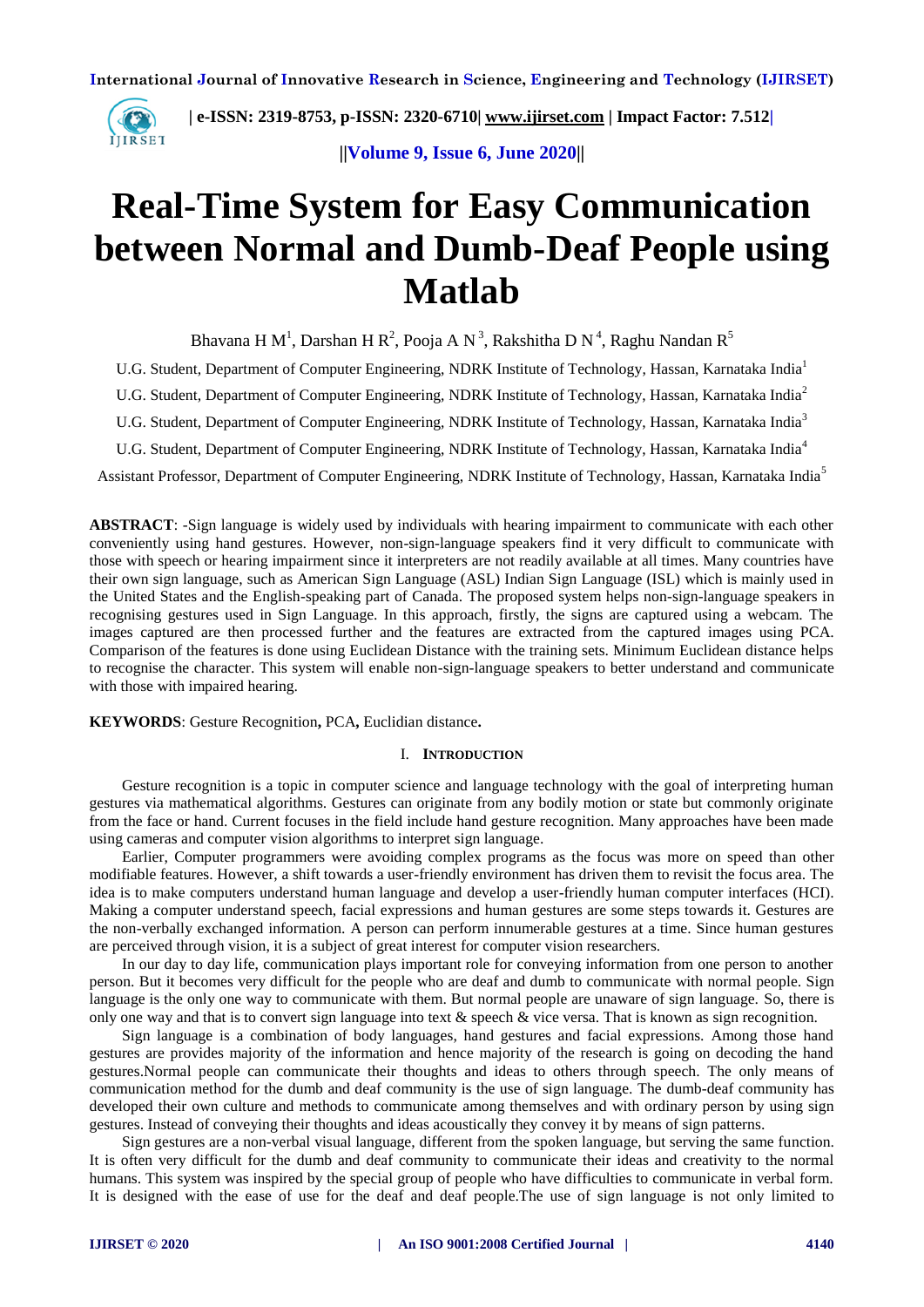

## **| e-ISSN: 2319-8753, p-ISSN: 2320-6710| [www.ijirset.com](http://www.ijirset.com/) | Impact Factor: 7.512|**

## **||Volume 9, Issue 6, June 2020||**

individuals with impaired person or speech to communicate with each other or non-sign-language speakers and it is often considered as a prominent medium of communication. Instead of acoustically conveyed sound patterns, sign language uses manual communication to convey meaning. The Figure 1 shows the American Sign Language.



**Figure 1: Hand Gestures used in American Sign Language**

Paper is organized as follows. Section II similar works of the scheme. After detection of sign how sign imageis converted and conversion of text to sign that is given in Section III. Section IV presents experimental results showing results of images trained and tested. Finally, Section V presents conclusion.

## II. **RELATED WORK**

Many novel methods have been developed in past few years, to facilitate communication between the sign language users and those who can't speak sign language. Mrs.Neela Harish, Dr.S.Poonguzhali [1], proposed a system which depends on flex sensors, accelerometers output values such as, coordinates given by accelerometer and the bending values given by the flex sensors, for the interpretation of signs. Depending on the. Suganya R, Dr.T.Meeradevi, [2] implemented a system using Feed Forward Neural Network, for identifying hand gestures characteristics & to train gestures captured. Dhananjai Bajpai, et al. [4], proposed a system enabled to decode more than 36 gestures using 6 flex sensors, to recognise corresponding alphabets, or corresponding features. Pre-requisite for using this system to perform gesture recognition and store it in the database is not needed. Al-Ahdal and Tahir [7] proposed a method using data glove and EMG Sensors for designing SLR. Hand muscles electromyography signals are recorded, for allocating words from streams of characters in continuous SLR. Vision based systems mainly uses colour information for detection of hand. They use skin colour models or different colour gloves [10].

## III. **METHODOLOGY**

The figure 2 shows the system architecture for the proposed method. Here we can see that the user action is captured by a camera and the image input is fed into the gesture recognition system, in which it is processed and compared efficiently. The virtual object is updated accordingly and the user interfaces with machine with the help of a user interface display.

The system which is being used currently performs the task in image recognition and classification of it. The input image (hand gesture) is matched with the images in the database using Euclidian distance value. So, the matched image with minimum value is recognized and classified to give the respective output.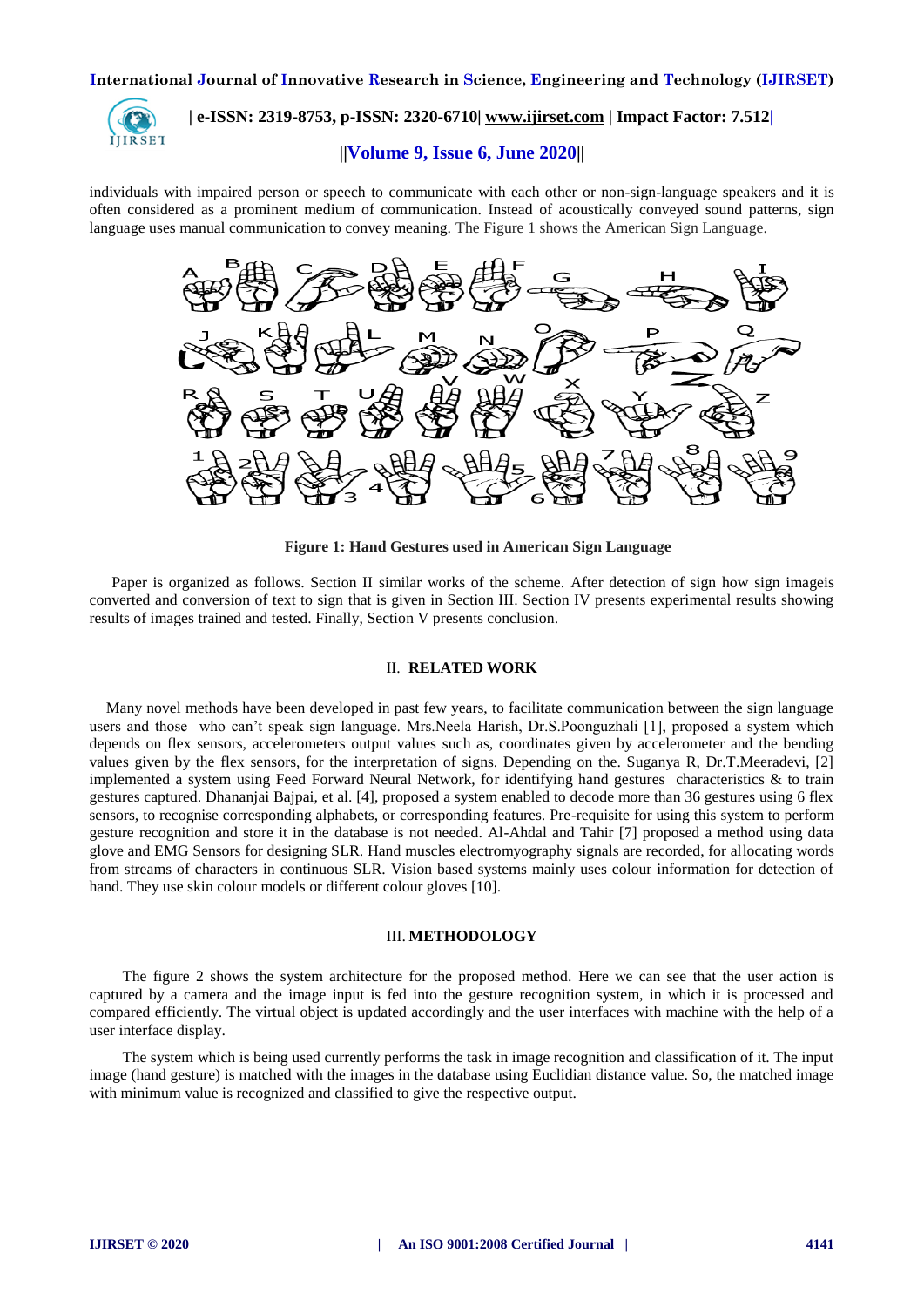

 **| e-ISSN: 2319-8753, p-ISSN: 2320-6710| [www.ijirset.com](http://www.ijirset.com/) | Impact Factor: 7.512|**

**||Volume 9, Issue 6, June 2020||** 



**Figure 2: Architectural Diagram of the Proposed System.**

## **Image pre-processing.**

Input image through camera is captured and it can be used to store as dataset for training or as input image to recognize the character. The image is captured and stored in any supported format specified by the device.

on matrices. So, we convert the RGB image into Gray image using "rgb2gray" function and thus converting the Gray image into Binary image. Image segmentation technique is used on the Binary image to detect the hand region.

## **Segmentation**

Segmentation is done to divide image into two regions, background and the foreground containing region of interest i.e. hand region. The segmented image has the hand region with the pixel value '1' and the background as the '0'. The image is then used as a mask to get the hand region from the RGB image by multiplying the black and white image i.e. binary image with the original RGB image. The image is resized to reduce size of the matrix used for the recognition process. The images are then converted into column matrix for feature extraction.

## **Feature Extraction**

Feature extraction is the most significant step in recognition stage as the size of the data dimensionality is reduced in this stage. Here, features are extracted using Principle Component Analysis (PCA), where we can get Eigen Values and Eigen Vectors. To calculate this Eigen Values and Eigen Vectors, column matrix of all the images is formed and concatenated to form single matrix, mean of this matrix is calculated and it is subtracted for normalization.

Principle component analysis is applied to segmented matrix to obtain Eigen values. An Eigen vector of a square matrix A is a non-zero vector v that, when the matrix is multiplied by v, yields a constant multiple of v, the multiplier being commonly denoted by  $\lambda$ . The number  $\lambda$  is called the Eigen value of A corresponding to Eigen vector v.

Eigen vectors are set of basic functions which describes variability of data. Also, Eigen vectors are also a kind of coordinate system for which the covariance matrix becomes diagonal for which the new coordinate system is uncorrelated. Eigen values measures the variance of data of new coordinate system. Eigen values and Eigen vectors are a part of linear transformations. Eigen vectors are the directions along which the linear transformation acts by stretching, compressing or flipping and Eigen values gives the factor by which the compression or stretching occurs. The more the Eigen vectors the better the information obtained from the linear transformation.

The mean of the matrix is calculated as:

where, M is the number of column matrix.

Mean from each of the column vector of the database Ti is subtracted as: Temp = A- μ Where, A is column matrix  $\& \mu$ is the mean.

#### **Classification**

 $\mu = \sum_{n=1}^{M}$ 

Euclidean Distance is used to classify the gestures of hand. Feature vectors calculated for the dataset and the Feature vector calculated for the input image are used to classify the character related to the input gesture.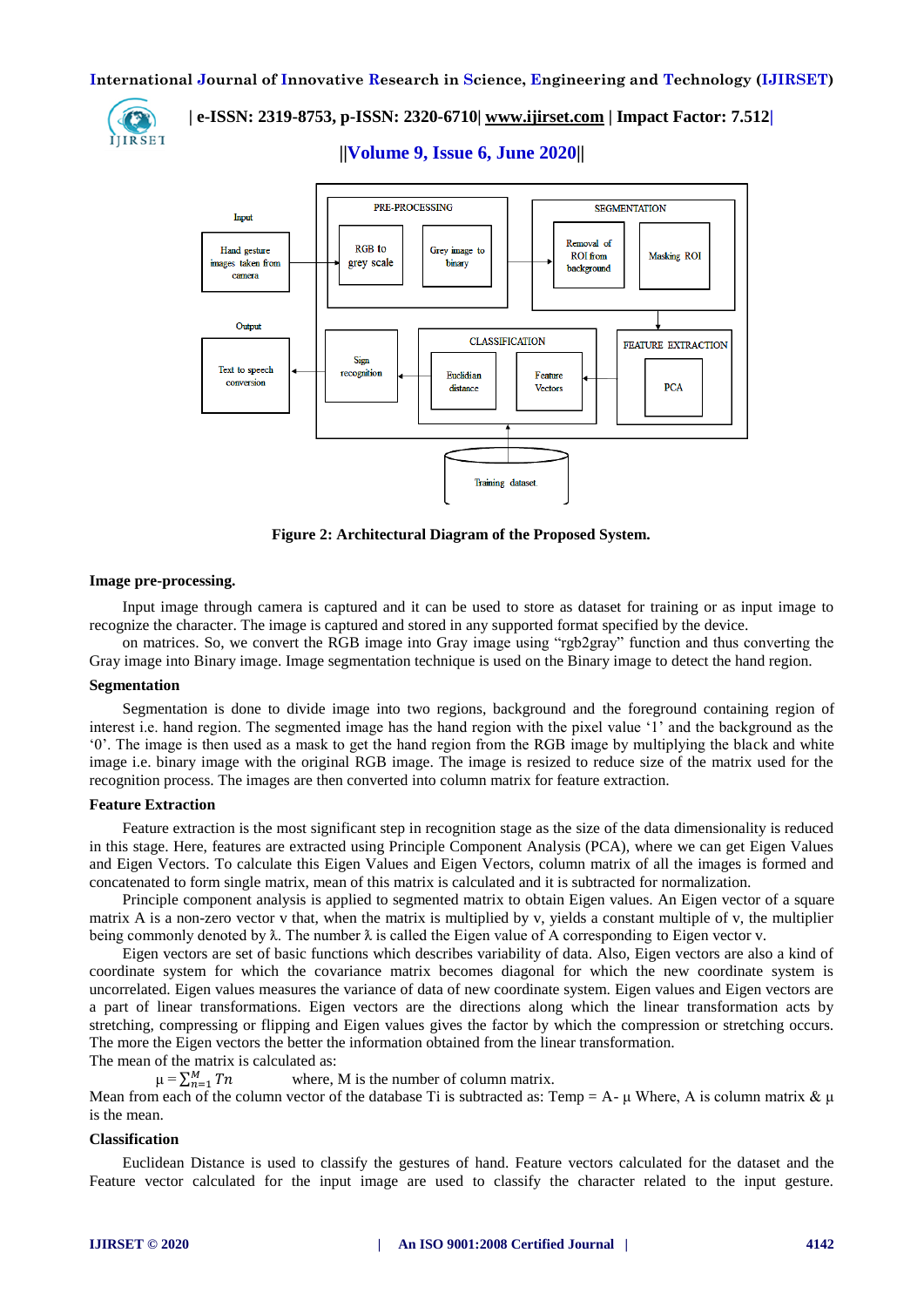

## **| e-ISSN: 2319-8753, p-ISSN: 2320-6710| [www.ijirset.com](http://www.ijirset.com/) | Impact Factor: 7.512|**

## **||Volume 9, Issue 6, June 2020||**

Classification of character is based on the maximum score. Maximum score is the maximum matching score i.e. minimum distance of input gesture with the dataset image of the corresponding character.

## **Sign recognition**

The obtained feature vectors are matched with the values in the dataset. The minimum value between the input image and segmented image is obtained after matching. As a result thus, the sign is recognized.



**Figure 3: block diagram of Text to Sign language conversion.**

#### **Input Text:**

Text or words is given as input through input devices like keyboard,and then which will transferred to parser for the next process.

## **Syntatic Analysis:**

Syntactic analysis or parsing or syntax analysis is the important phase in NLP. The purpose of this phase is to draw exact meaning, or can say dictionary meaning from the text. Syntax analysis checks the text for meaningfulness comparing to the rules of formal grammar. Here dependency parser are used according to the grammar rules of the language.

## **Morphological Analysis:**

In this step the sentences are divided into words, words are further divided into letters in order to match the letters with the sign language.by creating root word to the given input. Here it uses linguistic theories for the process of the root word.

#### **Fetching sign from database:**

In this stage the output from the morphological analyzer is fed as the input to this stage.the letter are matched with the sign which are stored in the database for the particular letters using string matching algorithms.

## **Sign Output:**

After matching the words the output as sign language images will display on the output devices.

## IV.**EXPERIMENTAL RESULTS**

Figures below shows the results of sign and text conversion by using PCA, Euclidian distance, NLP techniques.





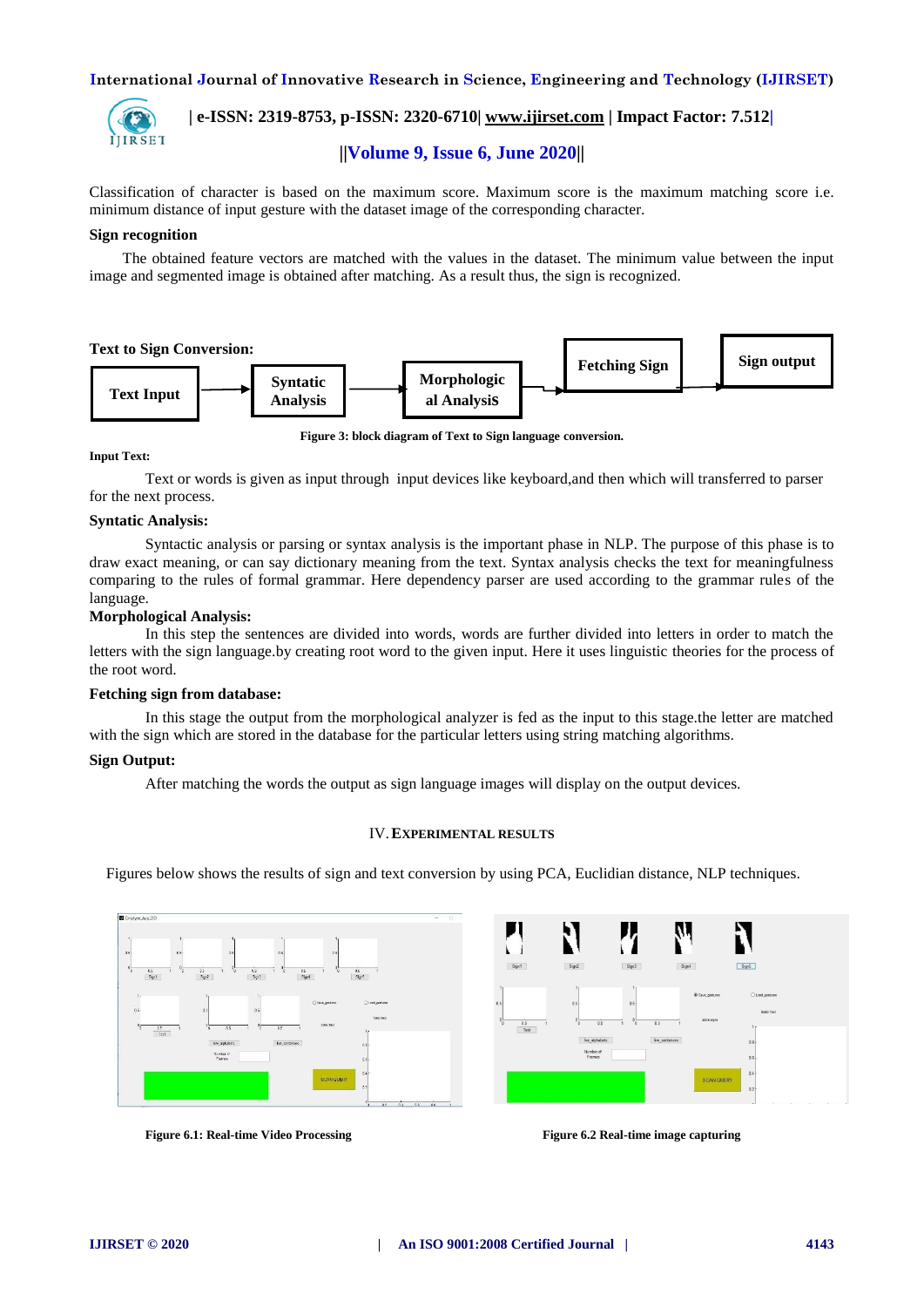

 **| e-ISSN: 2319-8753, p-ISSN: 2320-6710| [www.ijirset.com](http://www.ijirset.com/) | Impact Factor: 7.512|**

**||Volume 9, Issue 6, June 2020||** 





 **Figure 6: Red Glove Detection Figure 7: Percentage observation**





**Figure 8: Real-time text to sign conversion. Figure 9: Real-time sentences to sign conversion.**



**Figure 10: Real-time alphabets to sign conversion.**

## V. **CONCLUSION**

The proposed system presents a real-time, vision-based hand gesture recognition system that works precisely on a relatively small-restricted gesture space for single user robot control, track a player's hand or body position to control movement and orientation of interactive game, and human-computer interaction.

Signs, such as hand gestures are used in many sign languages, for the purpose of this project, American Sign Language has been used. Principle Component Analysis technique is used for Gesture Recognition. Using PCA Eigen and feature vector is calculated for finding minimum distance. Minimum Euclidean distance leads to character recognition for the input gesture. This project facilitates communication with ease for the deaf and dumb people. The accuracy of the system depends on the illumination conditions. Under good illumination and plain light colored background, the system achieves nearly 98% accuracy.

## **REFERENCES**

[1] Mrs. NeelaHarish , Dr. S .Poonguzhali, "Design and development of hand gesture recognition system for speech impaired people", International Conference on Industrial Instrumentation and Control (ICIC) College of Engineering Pune, India. May 28-30, 2015.